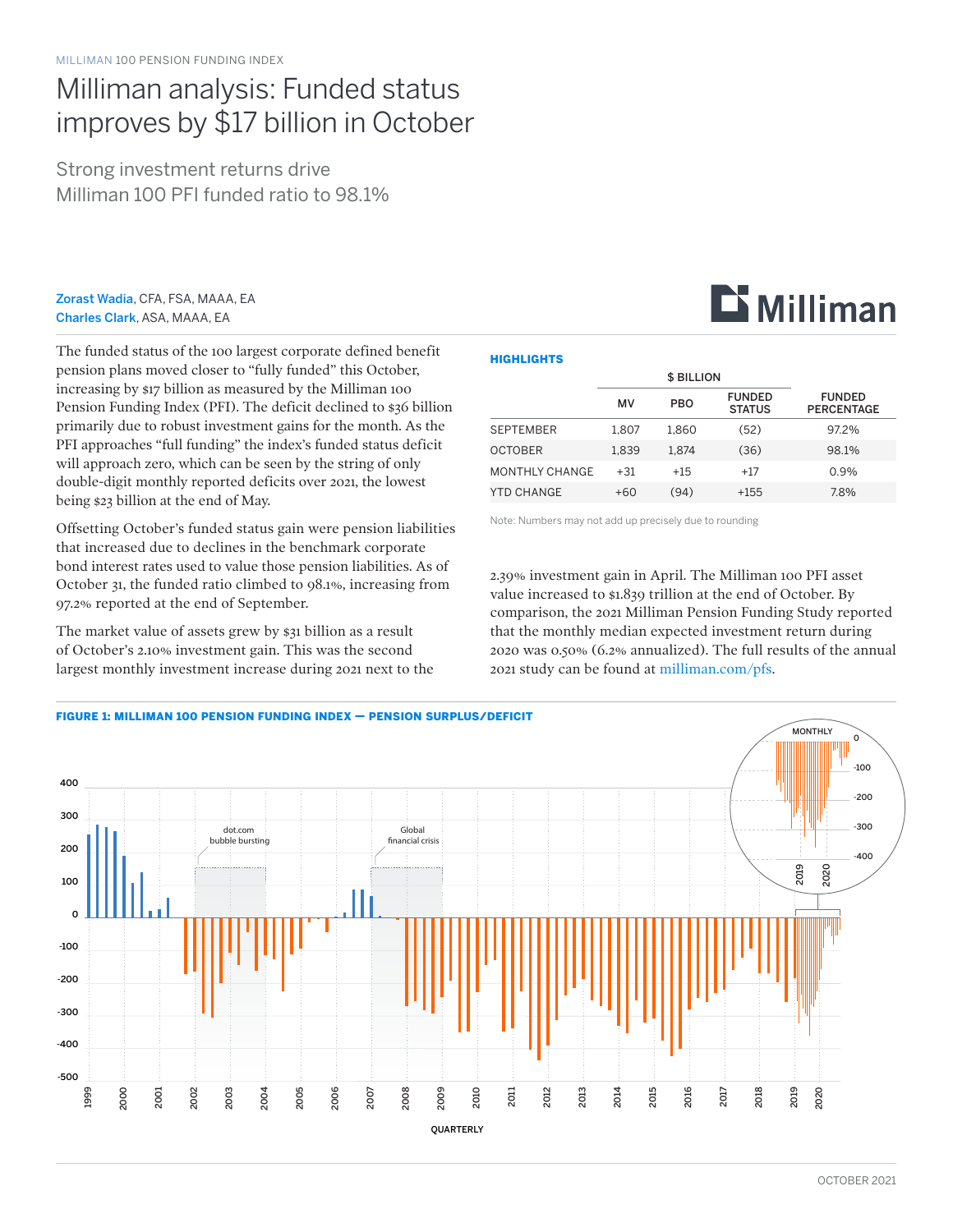

#### FIGURE 2: MILLIMAN 100 PENSION FUNDING INDEX — PENSION FUNDED RATIO

The projected benefit obligation increased to \$1.874 trillion. The change resulted from a decrease of six basis points in the monthly discount rate, to 2.72% for October from 2.78% in September. Discount rates have only been above 3.00% once over the past 12 months.

Over the last 12 months (November 2020 to October 2021), the cumulative asset return for these pensions has been 15.55% and the Milliman 100 PFI funded status deficit has improved by \$213 billion. Discount rates have shown a net increase of one basis point from 2.71% as of October 31, 2020, to 2.72% a year later. The funded ratio of the Milliman 100 companies has improved to 98.1% from 87.0% during this time. We will continue to closely monitor the movement of the financial markets and the interest rate environment as year-end approaches.

### 2021-2022 Projections

If the Milliman 100 PFI companies were to achieve the expected 6.2% median asset return (as per the 2021 PFS), and if the current discount rate of 2.72% were maintained during 2021 and 2022, we forecast that the funded status of the surveyed plans would increase. This would result in a projected pension deficit of \$26 billion (funded ratio of 98.6%) by the end of 2021 and a projected pension surplus of \$36 billion (funded ratio of 101.9%) by the end of 2022. For purposes of this forecast, we have assumed 2021 and 2022 aggregate annual contributions of \$25 billion and \$28 billion, respectively.

Under an optimistic forecast with rising interest rates (reaching 2.82% by the end of 2021 and 3.42% by the end of 2022) and asset gains (10.2% annual returns), the funded ratio would climb to 101% by the end of 2021 and 117% by the end of 2022. Under a pessimistic forecast with similar interest rate and asset movements (2.62% discount rate at the end of 2021 and 2.02% by the end of 2022 and 2.2% annual returns), the funded ratio would decline to 97% by the end of 2021 and 88% by the end of 2022.

## About the Milliman 100 monthly Pension Funding Index

For the past 21 years, Milliman has conducted an annual study of the 100 largest defined benefit pension plans sponsored by U.S. public companies. The Milliman 100 Pension Funding Index projects the funded status for pension plans included in our study, reflecting the impact of market returns and interest rate changes on pension funded status, utilizing the actual reported asset values, liabilities, and asset allocations of the companies' pension plans.

The results of the Milliman 100 Pension Funding Index were based on the actual pension plan accounting information disclosed in the footnotes to the companies' annual reports for the 2020 fiscal year and for previous fiscal years. This pension plan accounting disclosure information was summarized as part of the Milliman 2021 Pension Funding Study, which was published on April 7, 2021. In addition to providing the financial information on the funded status of U.S. qualified pension plans, the footnotes may also include figures for the companies' nonqualified and foreign plans, both of which are often unfunded or subject to different funding standards than those for U.S. qualified pension plans. They do not represent the funded status of the companies' U.S. qualified pension plans under ERISA.